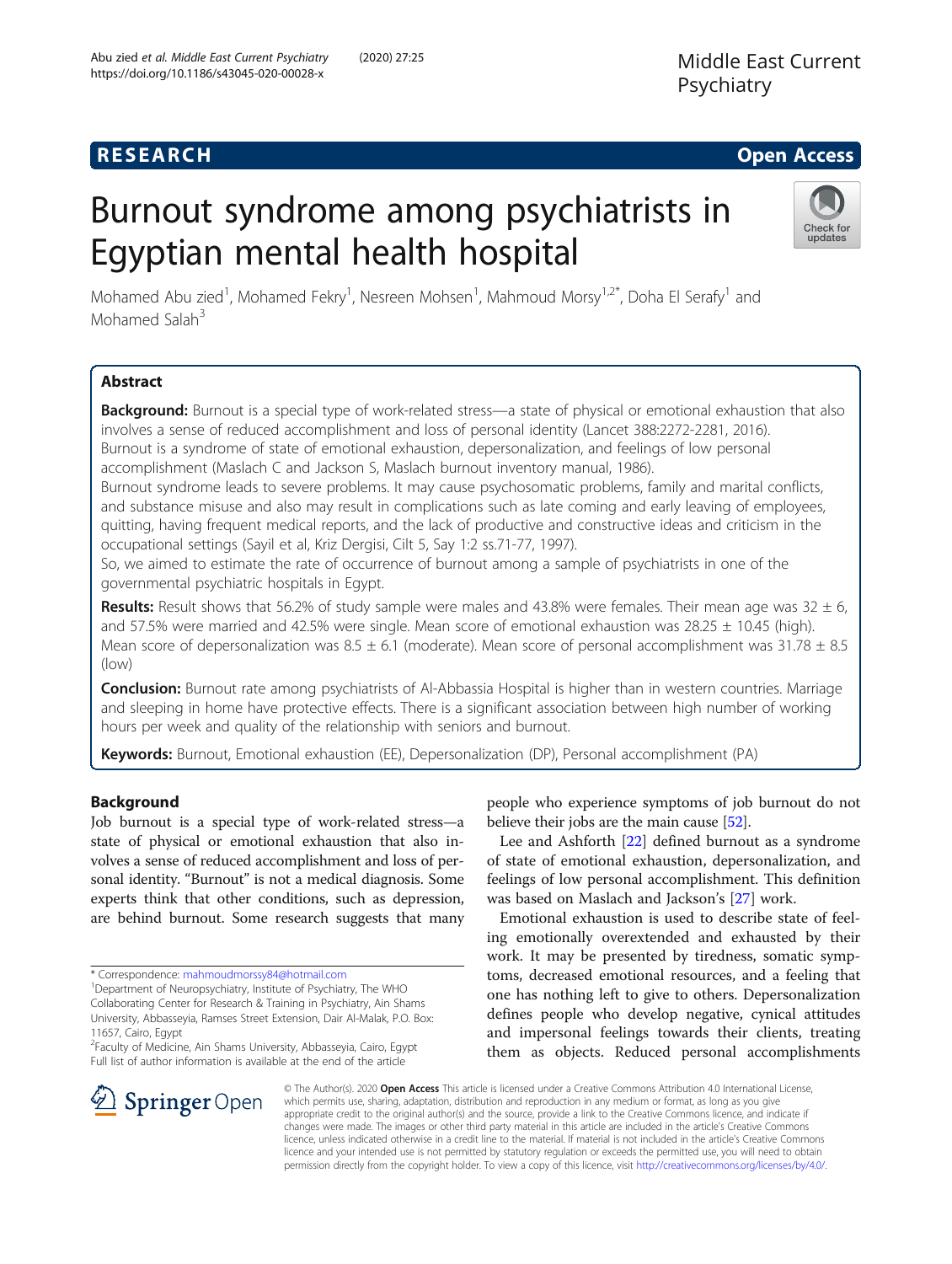denote feelings of incompetence, inefficiency, and inadequacy. The higher the emotional exhaustion and depersonalization scores, and the lower the personal accomplishment score, the more a physician could be suffering from burnout [\[37](#page-9-0)].

Burnout syndrome leads to severe problems. Personally, it may give rise to psychosomatic problems, family and marital conflicts, insomnia, fatigue, anger and irritability, and alcohol or substance misuse. As for organizational contexts, burnout may result in complications such as late coming and early leaving of employees, quitting, having frequent medical reports, and the lack of productive and constructive ideas and criticism in the occupational settings [[47\]](#page-9-0).

The nature of the medical profession makes the physicians prone to burnout; taking care of the patients, being responsible of making the right diagnosis and planning for the proper management, overnight shifts, working for long hours, continuous medical education, and work/home conflicts all are stressors present in physicians' lives and expose them to burnout [[35\]](#page-9-0).

Psychiatrists have more stressful life among physicians, as they use themselves as "tools" in their profession and experience a range of powerful emotions in their clinical work. The doctor-patient relationship in itself evokes emotions such as the need to rescue the patient, a sense of failure and frustration when the patient's illness progresses or does not respond to treatment, feelings of powerlessness against illness and its associated losses, grief, fear of becoming ill oneself, or a desire to separate from and avoid patients to escape these feelings. In addition, the personal nature of the relationship psychiatrists have to develop with their patients, and these emotions are likely to be intensified in their context [[20,](#page-9-0) [30\]](#page-9-0).

Psychiatrists are also exposed to external stressors due to work environment. Rapidly changing ways of service delivery, the gap between the academic training and the clinical practice, and the increasingly complex administrative and legal frameworks are of major influence on psychiatrists [[20\]](#page-9-0).

Many studies were concerned by the susceptibility of psychiatrists to burnout. Psychiatrists used to face crowded inpatient wards, work overload, responsibility for patients and relapsing patients, identified violence and the fear of violence, high work demands without adequate resources, poorly defined roles of consultants, responsibility without authority, overt bureaucracy and inability to change the system, conflict between responsibility towards employers versus towards the patients, isolation of consultants in community of mental health teams, lack of free time, and an increasing community criticism to the mental health services [[10,](#page-9-0) [41](#page-9-0), [48](#page-9-0)].

These factors may be either responsible for premature retirement by specialist psychiatrists or be reasons for juniors to avoid psychiatry as a career option [\[29](#page-9-0)].

As regards the relationship between job satisfaction and burnout, most studies showed an inverse relationship between the two variables in the majority of professions [[7,](#page-9-0) [36\]](#page-9-0).

On the contrary, psychiatrists can continue to enjoy their work and consistently score high in job satisfaction surveys [[40,](#page-9-0) [43\]](#page-9-0). These findings indicate that psychiatrists are devoted and passionate towards their work regardless its association with burnout [\[20](#page-9-0)].

This study is aiming to estimate the rate of burnout syndrome among psychiatrists of Al Abbasia Mental Health Hospital in Egypt and factors related to it.

## **Methods**

#### **Participants**

The study was conducted at Al-Abbasia Mental Health Hospital, Cairo, Egypt. El Abbasia Hospital is the oldest and largest psychiatric hospital in Egypt, and it is operated by the Health Ministry's General Secretariat of Mental Health and Addiction Treatment. It currently accommodates 1504 beds distributed among 46 departments; this is besides the different outpatient clinics and the daycare treatment and rehabilitation center.

The total number of physicians at Al-Abbassia Mental Health Hospital is 128 physicians, 108 of them are psychiatrists. Subjects who were excluded from the study were distributed as follows: 16 who have not completed their internship year, have not spent at least 6 months working in the specialty of clinical psychiatry, or have no regular attendance to the hospital; 15 psychiatrists refused to fill the questionnaires; and 2 did not complete the whole data. The final sample included 73 psychiatrists; those were selected over a period of 1 month. A written consent was taken by the subjects after discussing the aim of the study with them. All subjects were subjected to a preliminary short interview aiming to build rapport, ensuring consent and confidentiality of gathered data.

Ethical approval for the study was granted by the Ethical and Research Committee of Faculty of Medicine, Ain Shams University, as well as the Ethical Committee of the General Secretariat of Mental Health and Addiction Treatment, Ministry of Health and Population, Egypt.

### Procedure and instruments

All the psychiatrists were examined using a semistructured sheet prepared by the researchers, including socio-demographic data like gender, age, marital status, smoking, and other data like years of experience, work nature, the time spent to reach the hospital, working hours per week, working days per week, overnight shifts per month, number of patients interviewed per day, presence of private work, chronic illness or special family circumstances, presence of friendships in the hospital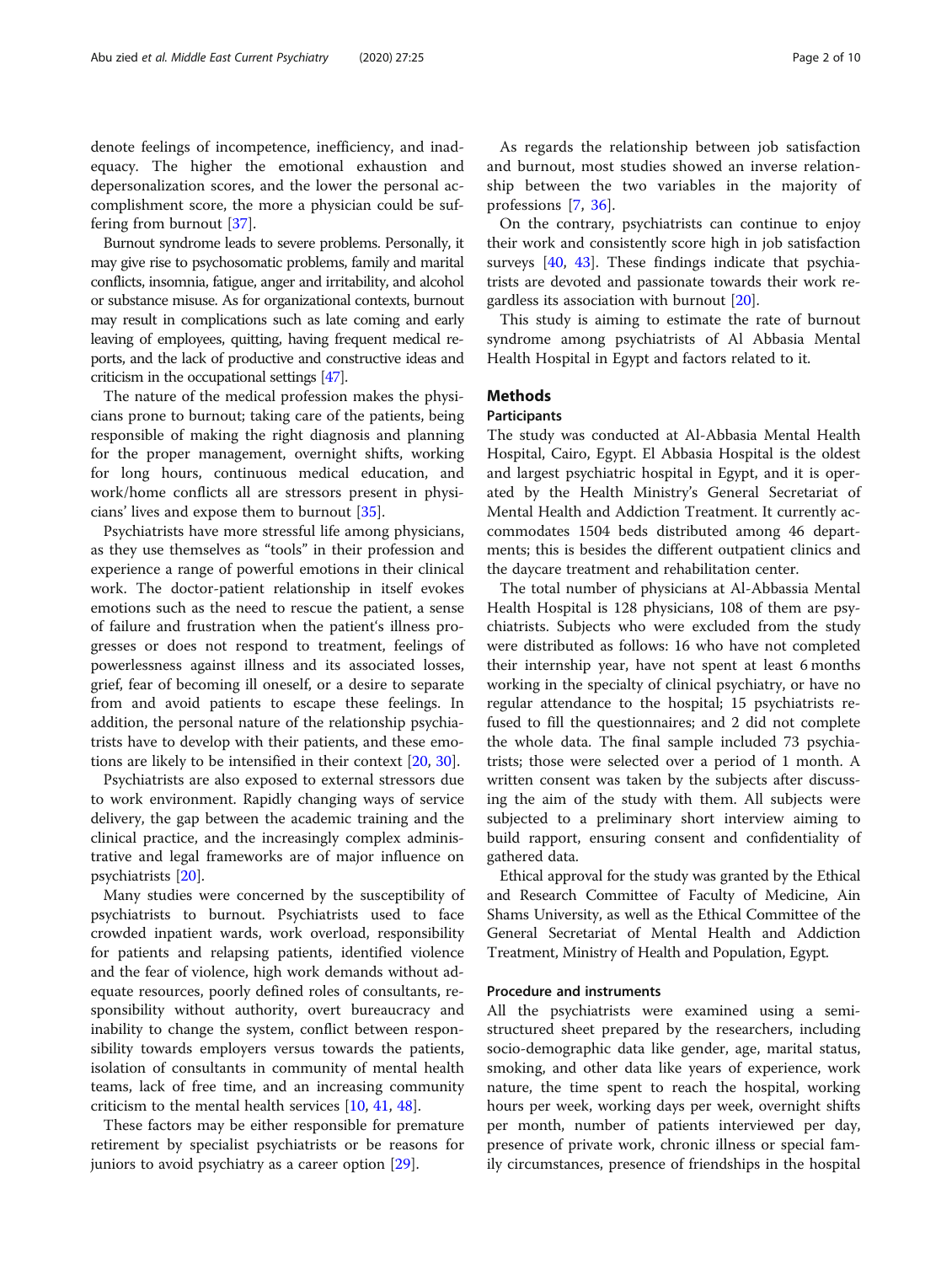outside the frame of the work, receiving phone calls from the patients, satisfaction of the family with the specialty, and relations with seniors. The Maslach Burnout Inventory (MBI) [[27\]](#page-9-0) is a 22-item questionnaire that is considered to be the gold standard measure for burnout. It evaluates the three independent dimensions of burnout: emotional exhaustion (range 0–54), depersonalization (range 0–30), and personal accomplishment (range 0–48). Table 1 shows the cutoff scores of total scores and subscales and mid, moderate, and high score cutoffs [[25,](#page-9-0) [28\]](#page-9-0).

An Arabic version of The Maslach Burnout Inventory (MBI) was purchased online with a license to use and reproduce, and it was printed with the semi-structured sheet to be distributed in Al-Abbassia Hospital. This Arabic version was translated by Rouba Bakkour on May 20, 2003. It was translated and reproduced by special permission of the Publisher, Maslach Burnout Inventory-HSS by Christina Maslach and Susan E. Jackson, Copyright 1986 by CPP, Inc.

#### Statistical analysis

Data was coded, entered, and analyzed using SPSS for Windows version 20. Continuous variables such as age were expressed as mean and standard deviation, whereas categorical variables such as gender were presented as frequencies. Analysis of variance (ANOVA) methods were used for categorized independent variables. Chisquare is used to estimate the difference in unpaired categorical variables and Student's test to estimate the difference in numerical variables. A P value < .05 was considered as statistically significant. Linear regression was used to calculate the standardized coefficients of regression and detect the significant variables and their effect on outcome (MBI subscales). Pearson's correlation was used to measure the linear correlation between two variables.

#### Results

This study investigates the rate of the burnout syndrome at the level of its three dimensions among psychiatrists of Al-Abbassia Mental Health Hospital. Also, the relation between the sociodemographic data as well as work environment and the burnout syndrome had been studied. A total of 73 psychiatrists were recruited from the concerned hospital to participate in the study.

Table 1 Classification of Maslach Burnout Inventory

| Burnout level | Emotional<br>exhaustion | Depersonalisation | Personal<br>accomplishment |
|---------------|-------------------------|-------------------|----------------------------|
| High          | > 27                    | $\geq 10$         | $0 - 33$                   |
| Moderate      | $19 - 26$               | $6 - 9$           | $34 - 39$                  |
| Low           | $0 - 18$                | $0 - 5$           | > 40                       |

Socio-demographic data shows that 56.2% ( $N = 41$ ) of the study sample were males and  $43.8\%$  ( $N = 32$ ) were females. Their mean age was  $32 \pm 6$ ; 57.5% ( $N = 42$ ) were married, and  $42.5\%$  ( $N = 31$ ) were single.

Most of study participants were non-smokers (93.2%), and just 6.8% ( $N = 5$ ) were smokers. 20.5% ( $N = 15$ ) had chronic illness [4.1% ( $N = 3$ ) had hypertension, and 4.1%  $(N = 3)$  had depression, while autoimmune disorders, e.g., systemic lupus and rheumatoid arthritis, were present in 2.7%  $(N = 2)$ ].

Mean number of nights spent with the family was  $5 \pm 2$ nights, and 2.7% (2 female psychiatrists) were pregnant.

12.3% ( $N = 9$ ) had the burden of infant care, and the rest had not.  $4.1\%$  ( $N = 3$ ) has other special circumstances (not mentioned).

When the study subjects were divided into different subgroups as regard (sex, marital status, smoking, special needs, and presence of chronic illness), there was no significant difference regarding the first two variables (sex and marital status) and  $P$  value  $> 0.05$  in both, while there was significant differences between study subgroups regarding smoking variable (the majority was non-smokers), regarding special circumstances (the majority did not report special circumstances), and regarding the variable of chronic illness (the majority had no chronic illness); in those variables,  $P$  value was < 0.05.

As regards work environment data mean, minutes consumed by the psychiatrists to go to the hospital from home was  $69 \pm 47$  min. Mean number of years spent in the specialty of psychiatry was  $6 \pm 5$  years. Mean number of patients examined by the psychiatrist daily was 14 ± 9 patients. Mean number of working days per week for the psychiatrist was  $5 \pm 1$  days per week. Mean number of working hours per week for the psychiatrist was  $45 \pm 23$  h per week. Mean number of overnight shifts taken by the psychiatrist per month was  $4 \pm 5$  shifts per month (Table 2).

56.2% ( $N = 41$ ) of the study sample are working in the field of general psychiatry, and  $43.8\%$  ( $N = 32$ ) are not working in the field of general psychiatry.

54.8% ( $N = 40$ ) of the psychiatrists work in psychiatric subspecialties (addiction, child psychiatry, adolescents psychiatry, geriatric psychiatry, community psychiatry,

| Table 2 Work environment data |  |
|-------------------------------|--|
|-------------------------------|--|

| Work related data              | Mean      |
|--------------------------------|-----------|
| Time to work in minutes        | $69 + 47$ |
| Number of working years        | $6 + 5$   |
| Average number of patients/day | $14 + 9$  |
| Number of working days         | $5 + 1$   |
| Number of working hours        | $45 + 23$ |
| Average number of shifts       | $4 + 5$   |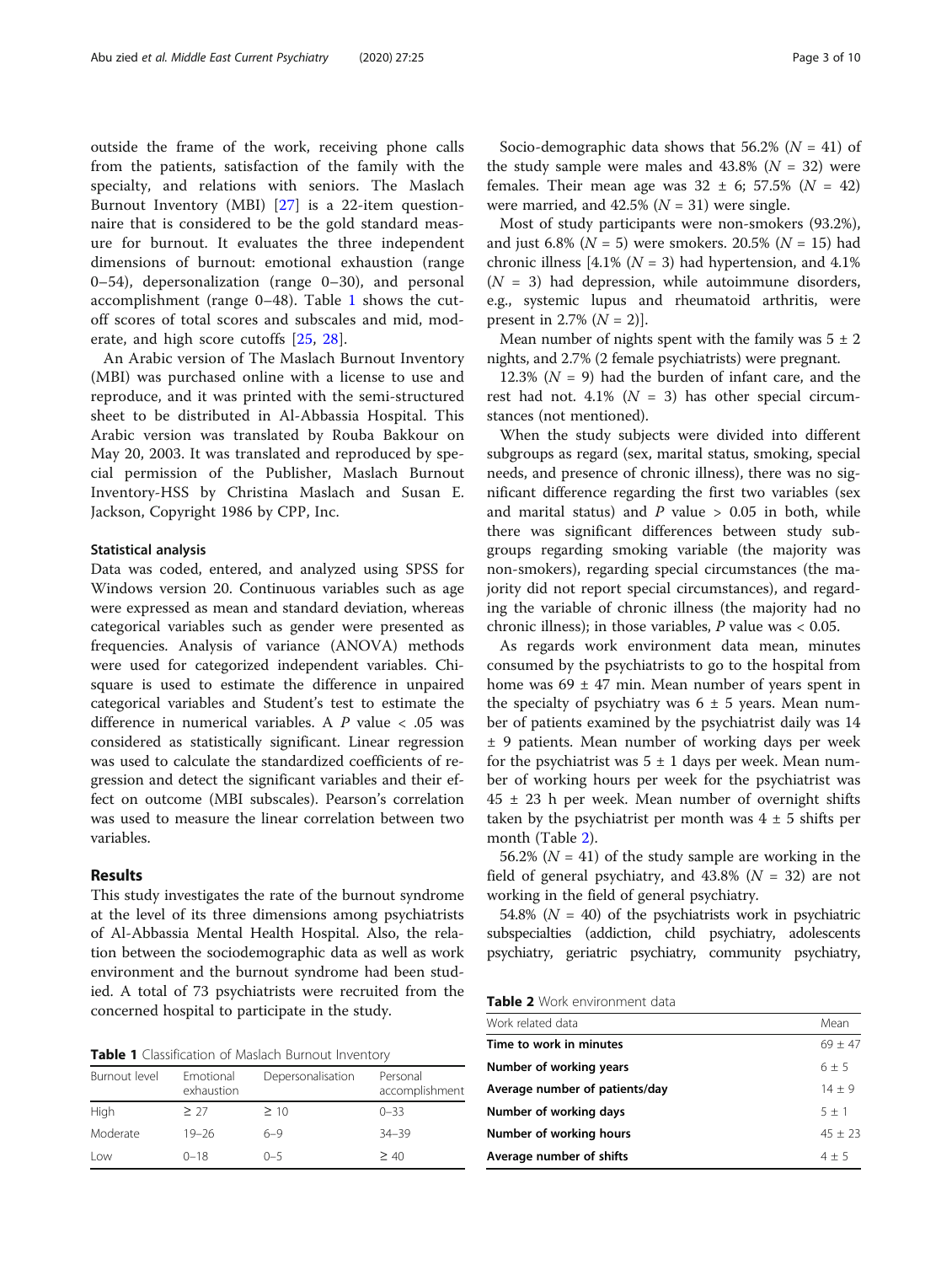forensic psychiatry) with the percentages shown in Fig. 1, and 45.2% ( $N = 33$ ) do not work in psychiatric subspecialty.

Also, concerning the nature of the work of the psychiatrists in Al-Abbassia Mental Health Hospital, it was found that 84.9% ( $N = 62$ ) of the psychiatrists involved in the study work in the outpatient clinic and  $15.1\%$  ( $N = 11$ ) do not work in the outpatient clinic, 78.1% ( $N = 57$ ) work in inpatient wards and 21.9% ( $N = 16$ ) do not work in inpatient wards, and 4.1% ( $N = 3$ ) perform field visits outside the hospital and 95.9% ( $N = 70$ ) do not perform field visits outside the hospital.

8.2% ( $N = 6$ ) work in the psychiatric emergency room, and 91.8% ( $N = 67$ ) do not work in the psychiatric emergency room.

As regards the burnout rating of the psychiatrists (Table 3), mean score of emotional exhaustion for the psychiatrists was  $28.25 \pm 10.45$  (high). Mean score of depersonalization for the psychiatrists was  $8.5 \pm 6.1$ (moderate). Mean score of personal accomplishment for psychiatrists was  $31.78 \pm 8.5$  (low) (Fig. [2\)](#page-4-0).

On the subscale of emotional exhaustion, 58.9% of the study sample had high scores of emotional exhaustion, 27.4% of the study sample had moderate scores of emotional exhaustion, and 13.7% of the study sample had low scores of emotional exhaustion.

On the subscale of depersonalization, 42.5% of the study sample had low scores of depersonalization, 38.4% of the study sample had moderate scores of depersonalization, and 19.1% of the study sample had high scores of depersonalization.

On the subscale of personal accomplishment, 45.2% of the study sample had high scores of personal accomplishment, 27.4% of the study sample had moderate scores of personal accomplishment, and 27.4% of the study sample had low scores of personal accomplishment,

As regards the relation between burnout syndrome and socio-demographic variables, comparison of MBI dimension scores according to gender showed that mean score of emotional exhaustion among female psychiatrists was

| <b>Table 3</b> Mean scores of MBI subscales |  |
|---------------------------------------------|--|
|---------------------------------------------|--|

| Maslach Burnout Inventory (MBI) |                                  |                        |                            |  |  |
|---------------------------------|----------------------------------|------------------------|----------------------------|--|--|
|                                 | Subscale Emotional<br>exhaustion | De-<br>personalization | Personal<br>accomplishment |  |  |
| Mean                            | $28.25 + 10.45$                  | $8.55 + 6.16$          | $31.78 + 8.54$             |  |  |

higher than the score among the male group  $(29.2 \pm 11.3,$  $27.5 \pm 9.8$ ) respectively, but the difference between both groups was not statistically significant ( $P$  value = 0.473).

Mean score of depersonalization among male psychiatrists was higher than the score among the female group, but the difference between them was not statistically significant (P value =  $0.314$ ).

Mean scores of personal accomplishment among males and females was relatively the same.

Comparison of MBI dimension scores according to marital status showed that mean score of emotional exhaustion among married psychiatrists was higher than the score among the single group  $(29.2 \pm 9.2, 26.9 \pm 1)$ 11.9) respectively, but the difference between both groups was not statistically significant ( $P$  value = 0.361).

Mean score of depersonalization among married psychiatrists was lower than the score among the single group (7.9  $\pm$  5.9, 9.4  $\pm$  6.4) respectively, but the difference between both groups was not statistically significant ( $P$  value = 0.303).

It was found that being married is statistically significantly associated with higher scores of personal accomplishment; mean score of personal accomplishment among married psychiatrists  $(33.7 \pm 8.3)$  was higher than the mean score among the single group  $(29.1 \pm 8.2)$  with  $P$  value = 0.022.

Comparison of MBI dimension scores according to age showed there were no significant differences in mean scores of the three dimensions of burnout between the different age groups.

Regarding the effect of special family condition (pregnancy, infant care, disability, a person in family needing

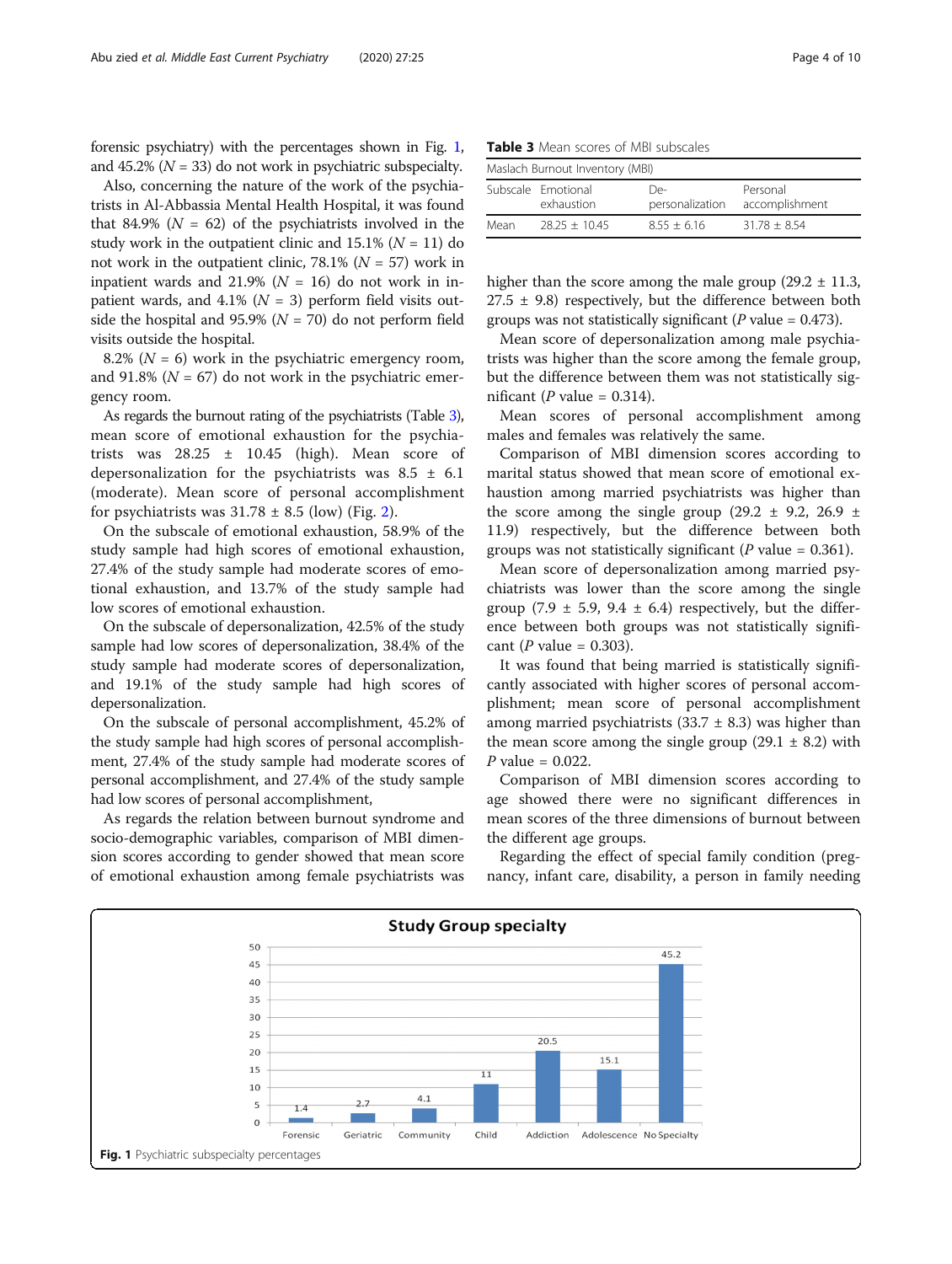<span id="page-4-0"></span>

special care and others) on MBI subscales, there were no significant differences in the mean scores of the three dimensions of burnout.

Regarding the effect of chronic illness on MBI subscale, there were no significant differences in the mean scores of the three dimensions of burnout between the group of psychiatrists who has chronic illness and the group who has not.

As regards the effect of work satisfaction on MBI subscales, according to the study, 5.4% ( $N = 4$ ) of the sample are not satisfied with being psychiatrists and 94.6%  $(N = 69)$  are satisfied. There were no significant differences in the mean scores of the three subscales of burnout between the group of psychiatrists satisfied with being psychiatrists and the group who is not satisfied.

According to the study, 32.8% ( $N = 24$ ) of the psychiatrists involved in the study reported that their families in general—are not satisfied with choosing psychiatry as a specialty, and 67.2% ( $N = 49$ ) of the psychiatrists reported that their families—in general—are satisfied with choosing psychiatry as a specialty.

Having a family not satisfied by the one's specialty is significantly associated with higher scores of depersonalization and lower scores of personal accomplishments.

## C-relation between burnout syndrome and work environment variables

## Comparison of MBI dimension scores according to working years

Number of working years (years of experience in psychiatry) was divided into three groups:  $\leq 10$  years, 1–20 years, and above 20 years. There were no significant differences in the mean scores of the three dimensions of burnout between the three groups.

The mean score of emotional exhaustion and depersonalization among psychiatrists who work with administrative and paper works beside their clinical work was higher but was not statistically significant.

Mean score of personal accomplishment among psychiatrists who work with administrative and paper works beside their clinical work was significantly higher than the score of psychiatrists who just work with clinical work with statistically significant difference.

No psychiatric subspecialty was found to have a statistically significant association with high level of burnout.

There were no statistically significant associations between average daily numbers of patients or working days per week or average shifts per month and the scores of the subscales of burnout (Table [4](#page-5-0)).

It was found that the number of working hours per week is statistically significantly positive correlation associated with the level of depersonalization. It was found also that the number of nights spent with the family per week is statistically significantly positive correlation associated with the level of personal accomplishment.

There are no significant differences in the mean scores of the three subscales of burnout between the group of psychiatrists who work at private work and the group who does not.

According to the study, 95.9% ( $N = 70$ ) of the study sample have chosen the specialty of psychiatry by their free will and 4.1% ( $N = 3$ ) was forced to take this specialty due to the rules of medical residency and other causes; there are no significant differences in mean scores of the three subscales of Burnout between both groups.

To study the effect of the presence of work friends on MBI subscales, according to the study, 83.5% ( $N = 61$ ) of the study sample have friends in the hospital outside the work frame and 16.5% ( $N = 12$ ) do not have. Presence of friendships outside the work frame in the hospital does not have a statistically significant effect on burnout subscale scores.

According to the study, 63% ( $N = 46$ ) of the study sample receive calls from patients on their private phone and 37% ( $N = 27$ ) do not receive calls from patients on their private phone; there are no significant differences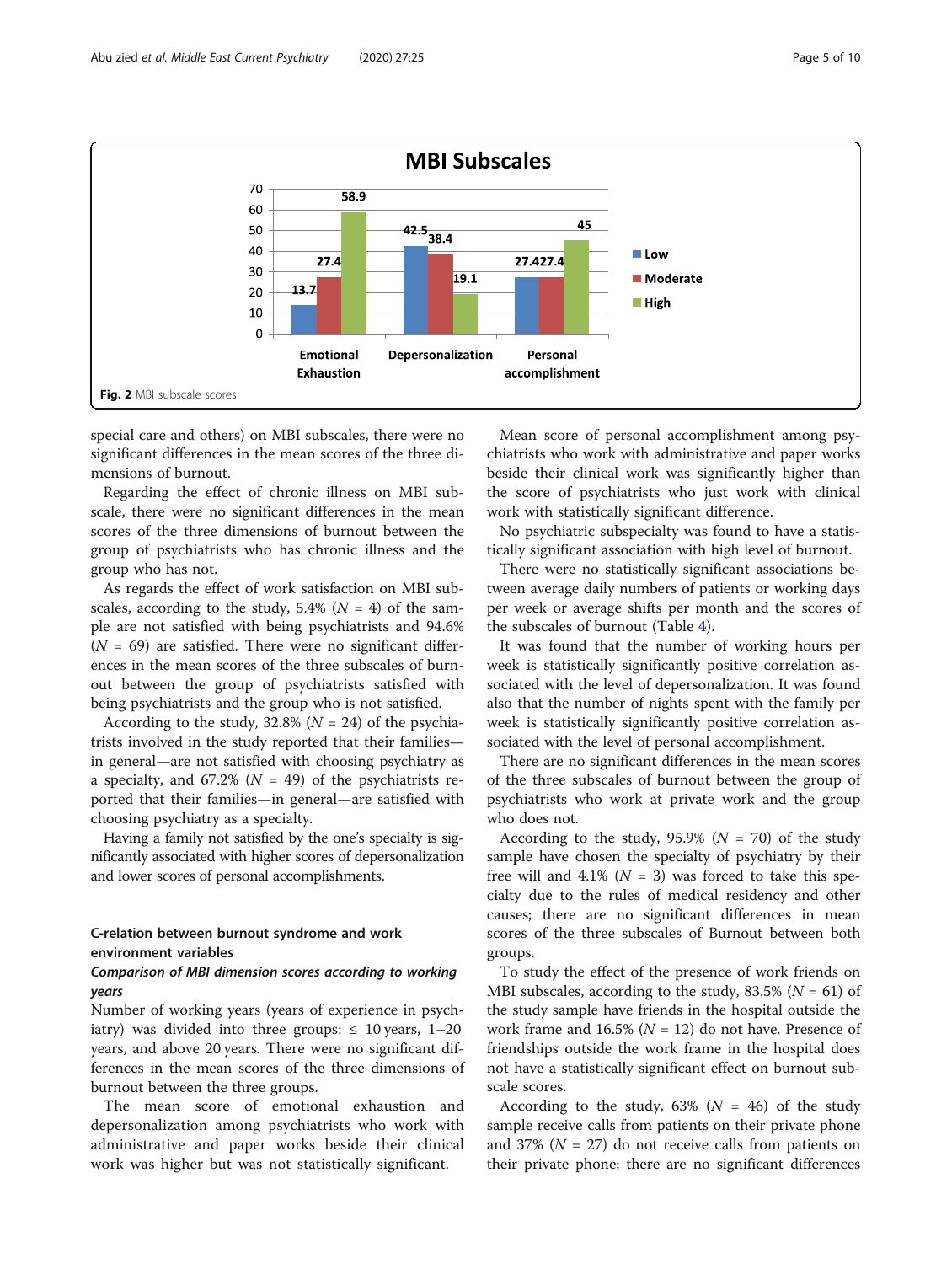|                         |           | Average number of patients | Working days | Working hours | Average shift | Number of family nights |
|-------------------------|-----------|----------------------------|--------------|---------------|---------------|-------------------------|
| Emotional exhaustion    |           | $-0.002$                   | 0.121        | 0.220         | 0.079         | 0.147                   |
|                         | $P$ value | 0.985                      | 0.308        | 0.061         | 0.505         | 0.216                   |
| Depersonalization       |           | 0.085                      | 0.142        | 0.248         | 0.192         | $-0.054$                |
|                         | $P$ value | 0.475                      | 0.232        | 0.034         | 0.103         | 0.653                   |
| Personal accomplishment |           | 0.073                      | 0.184        | 0.017         | $-0.207$      | $0.334$ <sup>**</sup>   |
|                         | $P$ value | 0.541                      | 0.120        | 0.885         | 0.079         | 0.004                   |

<span id="page-5-0"></span>Table 4 Correlation between subscales and work variables

in the mean scores of the three subscales of burnout between both groups.

It was found that the quality of relations with seniors in the hospital has a statistically significant effect over all three subscales of burnout.

Good relations with seniors was significantly associated with lower levels of emotional exhaustion and vice versa, lower levels of depersonalization and vice versa, and higher levels of personal accomplishment and vice versa.

Multiple regression analysis was conducted to examine the relationship between emotional exhaustion among the studied psychiatrists and various potential predictors. The multiple regression model shows that the variable "psychiatrist's relation with seniors" had significant negative regression, indicating psychiatrists with good relations with seniors were expected to have lower emotional exhaustion score on the MBI subscale, after controlling for the other variables in the model. Other variables did not contribute to the multiple regression models. This result indicates the statistical robustness of "the relation with seniors" variable.

Multiple regression analysis was conducted to examine the relationship between depersonalization among the studied psychiatrists and various potential predictors. It showed that the variables "psychiatrist's relation with seniors" and "number of working hours" had significant negative regression, indicating psychiatrists with good relations with seniors and psychiatrists with low number of working hours were expected to have lower depersonalization score on the MBI subscale, after controlling for the other variables in the model. Other variables did not contribute to the multiple regression model.

Multiple regression analysis was conducted to examine the relationship between personal accomplishment among the studied psychiatrists and various potential predictors. It showed that there is no significant variable, which means that no variable was strong enough to present itself in personal accomplishment model.

#### **Discussion**

Physician burnout is an important topic for investigation, because it may lead to negative consequences for both physicians and patients. High levels of burnout are associated with decreased emotional well-being, increased absenteeism, and a reduction in personal accomplishments and ineffectiveness, as well as an increase in risk factors for cardiovascular diseases and risk for additional diseases [[12,](#page-9-0) [31,](#page-9-0) [51](#page-9-0)].

The aim of the current study was to estimate the rate of occurrence burnout syndrome among psychiatrists of Al-Abbassia Mental Health Hospital, also to study the socio-demographic characteristics of psychiatrists suffering from burnout syndrome and to assess associated factors that increase the burnout syndrome and propose different recommendations to protect from it.

The total number of physicians at Al-Abbassia Mental Health Hospital is 128 physicians, 108 of them were psychiatrists; all the psychiatrists were offered to fulfill the questionnaires including the Arabic version of Maslach Burnout inventory and the semi-structured questionnaire to complete their socio-demographic and workrelated data, 18 psychiatrists did not meet the inclusion criteria, 15 psychiatrists refused to fill the questionnaires, and 2 did not complete the whole data. The rest 73 psychiatrists were included in the study.

Regarding scores of MBI (prevalence of burnout syndrome), the mean score of emotional exhaustion for the psychiatrists in our study was higher than that of a similar Italian study that measured burnout among psychiatrists of Milan city in 2009. Mean score of depersonalization for the psychiatrists was higher than that of the same Italian study. Mean score of personal accomplishment for psychiatrists was lower than that of the Italian study [\[6\]](#page-9-0).

Our scores also indicated severe level of burnout in higher percentages than another similar British study [\[39\]](#page-9-0).

The high scores of burnout subscales in our study compared to the Italian and British studies may be due to the different work circumstances between psychiatrists in the different countries and being more distressing here in Egypt; higher patient flow rates in clinics and higher percentages of ignorance and illiteracy among patients may be stressors that explains higher burnout in the current study.

Regarding the relation between burnout syndrome and socio-demographic variables, there was no significant association between gender difference and the severity of burnout syndrome in our study, that is consistent with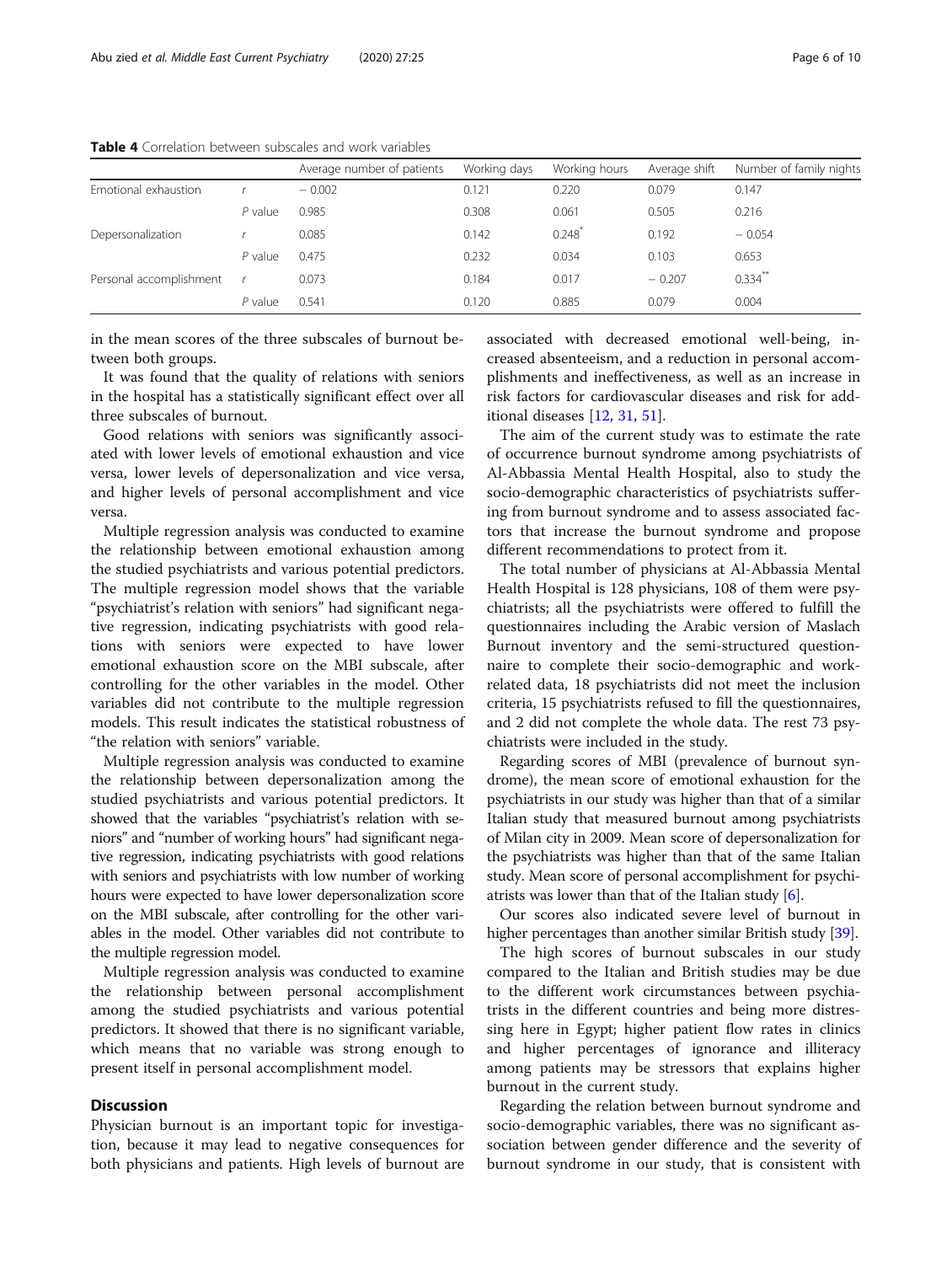previous Egyptian study that measured burnout among residents of Ain Shams University from all the medical specialties [[37](#page-9-0)]. But contradictory with study in New Zealand that targeted all the registered psychiatrists in the country, in this study, personal accomplishment was significantly higher in males than in females [\[21](#page-9-0)] which means that females are more prone to burnout than males. This contradiction can reveal higher resilience for the Egyptian female in front of work stressors or may be due to harder job circumstances for female psychiatrists in New Zealand.

Being married was significantly associated in our study with higher level of personal accomplishment thus lower level of burnout syndrome; that could be due to the support given by the spouse or the idea that one has achieved a social and a life milestone by getting married and establishing a family and maybe also due to social stress that could be put on single subjects in our middle eastern society.

In our study, marital status was not related to emotional exhaustion (EE) and depersonalization (DP). Our results are comparable to those of New Zealand national study in which being single was associated with high levels of EE but not related to levels of DP and personal accomplishment (PA). However, it still agrees with our study that marriage is protective against burnout [\[21](#page-9-0)]. Contradictory to these results were the results of Osama [[37\]](#page-9-0), and this can be explained by the underrepresentation of the married subjects reported in Osama [\[37](#page-9-0)].

There was no significant association between age and the severity of burnout syndrome in our study; this is consistent with the results of Osama [\[37](#page-9-0)] in Egypt and contradictory to results of Boyas et al. [\[5\]](#page-9-0) and Kumar [[21\]](#page-9-0) in the USA and New Zealand, in which respondents who were younger than 40 years were found to report significantly higher scores on EE than other age groups, explaining that with lack of experience and coping techniques and being more stressed and idealistic.

Differences in results may be explained by differences in challenges faced by young psychiatrists between different cultures and countries and may be due to the presence of supervisory support from seniors in places more than others or may be due to less professional responsibilities on juniors here in Egypt.

There was no significant association between having special family conditions or burdens (pregnancy, infant care, disability, a person in family needing special care, and others) and the severity of burnout syndrome in our study; this is inconsistent with the results of Almberg et al. [\[2](#page-9-0)] who found significant association between burnout and caring of demented elderly people in Sweden, and inconsistent with Lindström et al. [\[26\]](#page-9-0) who found significant association between burnout and parenting chronically ill children in Sweden [\[4](#page-9-0)] who

reviewed in Journal of Advanced Nursing the significant association between burnout and parenting intellectually disabled child.

Differences in results can be clearly explained with underrepresentation of psychiatrists with family burdens in the current sample.

There was no significant association between having chronic illness and the severity of burnout syndrome in our study, which is inconsistent with the results of a huge study in the general population in Finland who found that physical illnesses are associated with increase of all three dimensions of burnout and that burnout is associated with musculoskeletal diseases among women and with cardiovascular diseases among men [[16\]](#page-9-0).

Our study results are also inconsistent with the results of Melamed et al. [[31](#page-9-0)] who reviewed the relation between burnout and chronic illness especially cardiovascular disease and cardiovascular-related events and found strong association between them. This contradiction is mostly due to underrepresentation of psychiatrists with chronic illness in the sample or due to different age group.

Our results showed no relation between job satisfaction and burnout in contradiction to most of the literatures like Kumar [[21\]](#page-9-0), Slayers et al. (2013), and Renzi et al. [[42\]](#page-9-0) who emphasized the inverse relation between burnout and job satisfaction; this contradiction is clearly due to underrepresentation of psychiatrists not satisfied with their job in the sample and because we did not use assessment tools for the assessment of job satisfaction.

We found significant association between family satisfaction and the severity of burnout specifically depersonalization and personal accomplishment. Poor family satisfaction was associated with high scores of depersonalizations and low scores of personal accomplishments, thus higher burnout.

Regarding relation between burnout syndrome and work environment variables, there was no significant association between number of working years or years of experience and the severity of burnout syndrome in our study. This is consistent with another similar studies like Osama [[37\]](#page-9-0) and Lešić et al. [[24](#page-9-0)] but inconsistent with another similar studies like Montero-Marin et al. (2011), Ross et al. [\[45\]](#page-9-0), Whittington [[53\]](#page-9-0), and Kumar [\[21\]](#page-9-0).

Some of these studies found that length of the service in the organization showed a direct linear association with the burnout, to the extent that the longer the service, the greater the likelihood of having high burnout profile (Montero-Marin et al. 2011 [\[45](#page-9-0)];).

But this variable is ambivalent in its relationship with burnout syndrome in general; their association could be positive in both directions as some studies proposed an inverse association [\[21](#page-9-0), [53\]](#page-9-0).

This contradiction may be due to the differential impacts of the various types of organizations on their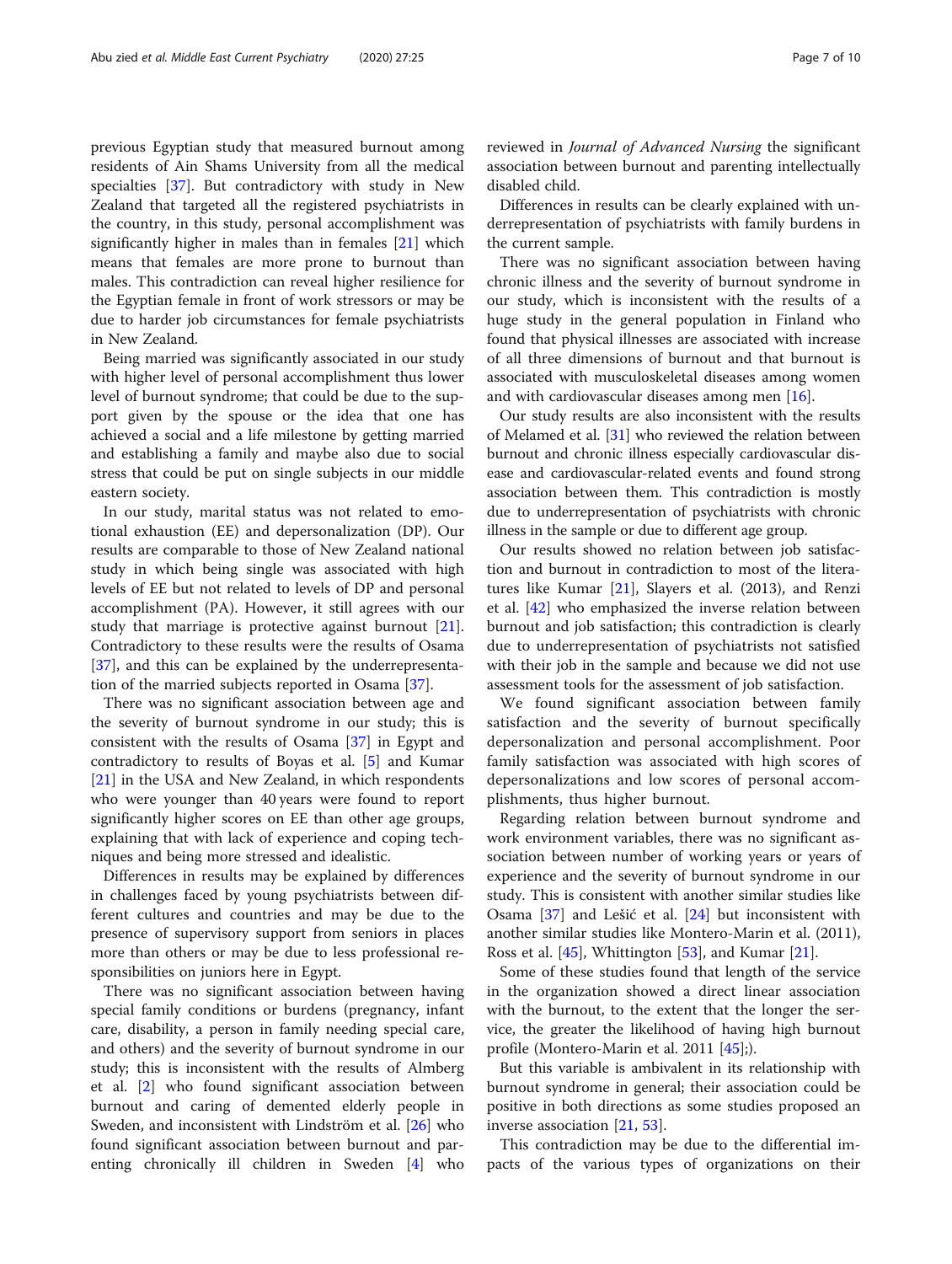employees, some of which offer protection from the development of the syndrome, while other induce it, or may be the point is related to the culture of the place of the study about seniority and different concepts of seniority and the higher responsibilities of the more experienced staff.

In our study, we found that the scores of EE and DP of psychiatrists performing administrative paperwork were higher than the rest of psychiatrists but without statistically significant difference; this is consistent with the results of a study which revealed levels of EE and DP were positively related to doing administrative paperwork but with P value >  $0.05$  [[46](#page-9-0)], and also consistent with Gundersen [[14\]](#page-9-0) in which the relation was statistically significant with  $P$  value  $< 0.05$ .

On the dimension of personal accomplishment, we found that there is significant association between administrative paperwork and high PA scores which is protective against burnout; this is inconsistent with Rupert and Morgan  $[46]$  $[46]$  $[46]$  and Bruce et al.  $[8]$  $[8]$  in which PA was negatively related to performing administrative paperwork besides the original clinical work. This contradiction in the results of PA is because in some places like here in Egypt, having administrative role gives more prestige and influence and make you effective on a wider base.

There was no significant association between the subspecialty of the psychiatrist (child, adolescents, addiction, geriatrics, community, forensic) and the severity of burnout syndrome in our study; this is consistent with the results of Korkeila et al. [\[18\]](#page-9-0) who compared burnout scores of child psychiatrists to other psychiatrists, and consistent also with Volker et al. [\[50\]](#page-9-0) and Vilardaga et al. [\[49\]](#page-9-0) who compared burnout scores of a sample of addiction treatment service staff to other healthcare service staffs.

Our study results are inconsistent with surprising results of a similar study in Australia [[15\]](#page-9-0) who found that forensic psychiatry staff displayed lower burnout and higher job satisfaction than their counterparts from the mainstreamed psychiatric services.

It is inconsistent also with Benbow and Jolley [[3\]](#page-9-0) who found that old age psychiatrists (geriatric psychiatrists) have higher scores of burnouts than other mainstream psychiatrists. The contradiction with the studies of forensic and old age psychiatrists is mostly due to the underrepresentation of these subspecialties in our study.

The average number of patients interviewed by the psychiatrist in our study was  $14 \pm 9$  patients per day. There was no significant association between the number of patients and the severity of burnout syndrome in our study; this is consistent with the results of Kumar [[21\]](#page-9-0) and inconsistent with the results of Pérez et al. [[38\]](#page-9-0) and Grassi and Magnani [[13\]](#page-9-0) who found positive relation between number of patients interviewed and severity of burnout.

Some studies found opposite results in the form of negative relation between the number of patients and severity of burnout as the percent of burnout increased with the decrease in number of consulted patients [\[19,](#page-9-0) [23,](#page-9-0) [33](#page-9-0)].

This contradiction between studies is mostly due to the issue of actual workload versus perceived workload as burnout development perceived workload is the main determinant, while the actual case load and work times contribute indirectly to burnout, through perceived workload, in another word: burnout is not about workload, it is about the perception of workload; if it is a positive perception, it will not elicit burnout, and if it is a negative perception, it will elicit burnout [\[19\]](#page-9-0).

We found a significant association between working hours of the psychiatrist per week and burnout specifically the subscale of depersonalization; this is consistent with all the similar studies that could be gathered by the researcher like Osama [\[37\]](#page-9-0), Montero-Marín et al. [\[32](#page-9-0)], Al-Dubai and Rampal [\[1](#page-8-0)], Lee and Ashforth [\[23](#page-9-0)], Caruso [[9\]](#page-9-0), and Rogers et al. [\[44](#page-9-0)].

The number of hours worked per week was associated directly and linearly with the burnout in such a way that when the number of hours was increased, so was the risk of developing this burnout profile.

The core results of the previous similar studies suggest that this variable seems to be the key factor in the configuration of this profile and could contribute to the development of the syndrome by increasing worker exhaustion levels.

In our study, we found a significant positive association between numbers of night spent with the family by the psychiatrist and scores of personal accomplishment, thus a negative relation between this variable and burnout; it means that sleeping in home with your family has protective effect against burnout statistically; this is consistent with the results of Jensen and Rundmo [[17\]](#page-9-0) and Dyrbye et al. [\[11](#page-9-0)] which revealed positive associations between the number of overnight shifts or overnight staying out on a side, and work family conflict and burnout on another side.

This can show the emotional and psychological positive effect of spending night at home and sleeping in the own bed on the relief of job stress.

The prominent finding of our study was about the effect of quality of relation with seniors/supervisors on burnout syndrome as we found significant effect for it on the whole three subscales of burnout; better relationships with seniors was significantly associated with lower levels of EE and DP and higher levels of PA. This is consistent with similar studies which showed that work climate satisfaction was in negative correlation with all three dimensions of burnout syndrome, which shows that workers who are less satisfied with the work climate display a higher degree of burnout [[34\]](#page-9-0).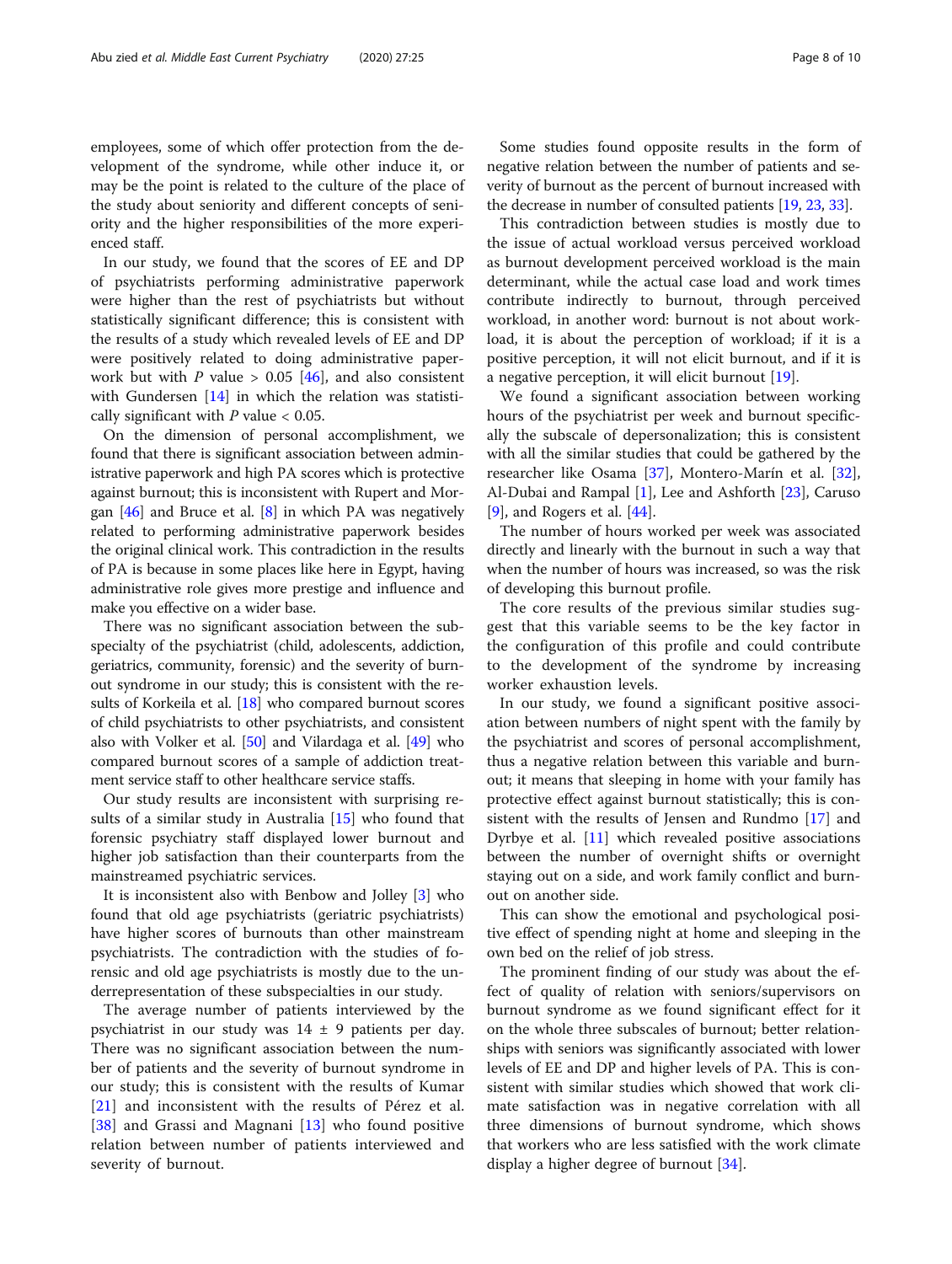<span id="page-8-0"></span>These results seem to indicate a need for managers to concentrate their efforts on increasing supervisory skills as a means of preventing burnout among their employees/psychiatrists. Such strategies should include training supervisors in recognizing signs of burnout and providing ways and means of assisting employees in coping with and/or preventing burnout symptoms.

Multiple regression analysis was done on the sociodemographic and work-related variables to examine the robustness of these variables. It was found that quality of relationship with seniors has the controlling effect on emotional exhaustion subscale. Quality of relationship with seniors and number of working hours have the controlling effect on depersonalization subscale, yet no variable was strong enough to present itself in the model of personal accomplishment.

Another study that shares our study in the robustness of relationship with seniors in regression model is the Italian study performed on the psychiatrists of Milan city (Bressi 2009) which showed its significance specifically on personal accomplishment subscale; the Italian study showed also significance of job satisfaction in the regression model of whole three burnout subscales, which did not appear in our regression model that could be due to the underrepresentation of the not satisfied psychiatrists in our sample and also because we did not use assessment tools to assess job satisfaction as it was not our focus of interest in the methodology of the current study.

## Limitations

- 1. We had a limited sample size, so there was underrepresentation for some categories in the sample like psychiatrists having family burden, psychiatrists having chronic illness, psychiatrists not satisfied with the specialty, forensic psychiatrists, and geriatric psychiatrists, so these variables were not correlated to burnout properly.
- 2. Some psychiatrists refused to participate in the study; we do not have sufficient data or information about those psychiatrists whose rejection could be due to causes related to being actually suffering from burnout syndrome.
- 3. This is a cross-sectional study, so longitudinal studies and follow-up data may be needed in the future.

## Conclusion

 $\vee$  Burnout is a highly important issue to be taken care of in any profession dealing with people including medical professions and psychiatry in particular and have its effects on nations' productivity and service quality.

- $\vee$  Burnout rate among psychiatrists of Al-Abbassia Hospital is high, and higher than its rate among psychiatrists in western countries.
- $\vee$  Marriage and sleeping in home with the family have protective effects against burnout statistically.
- $\vee$  There is a significant association between high number of working hours of the psychiatrist per week and burnout.
- $\vee$  Perceived stress and workload have more significant role in suffering from burnout than the actual workload and patients' rate.
- $\vee$  Quality of the relationship with seniors has fundamental effect on burnout among psychiatrists, bad relationship with seniors is a predictor of high level of burnout, and good relationship with seniors is protective against burnout.

#### Abbreviations

MBI: Maslach Burnout Inventory; EE: Emotional exhaustion; DP: Depersonalization; PA: Personal accomplishment

#### Acknowledgements

Not applicable

#### Reference number of ethical committee approval is notavailable.

A written consent was taken by the subjects after discussing the aim of the study with them.

#### Authors' contributions

All authors contribute in writing the manuscript. MA and MF made a design of the work. NM and MS did the analysis and interpretation of data. MM and DE had drafted the work and substantively revised it. The authors have read and approved the final manuscript.

#### Funding

Not applicable

## Availability of data and materials

Available when needed

#### Ethics approval and consent to participate

Ethical approval for the study was granted by the Ethical and Research Committee of Faculty of Medicine, Ain Shams University, as well as the Ethical Committee of the General Secretariat of Mental Health and Addiction Treatment, Ministry of Health and Population, Egypt.

#### Consent for publication

Not applicable

## Competing interests

No conflict of interest.

#### Author details

<sup>1</sup>Department of Neuropsychiatry, Institute of Psychiatry, The WHO Collaborating Center for Research & Training in Psychiatry, Ain Shams University, Abbasseyia, Ramses Street Extension, Dair Al-Malak, P.O. Box: 11657, Cairo, Egypt. <sup>2</sup> Faculty of Medicine, Ain Shams University, Abbasseyia, Cairo, Egypt. <sup>3</sup> ElAbassia Mental Hospital, Cairo, Egypt.

#### Received: 8 January 2020 Accepted: 27 March 2020 Published online: 10 June 2020

#### References

1. Al-Dubai SAR, Rampal KG (2010) Prevalence and associated factors of burnout among doctors in Yemen. J Occup Health 52(1):58–65